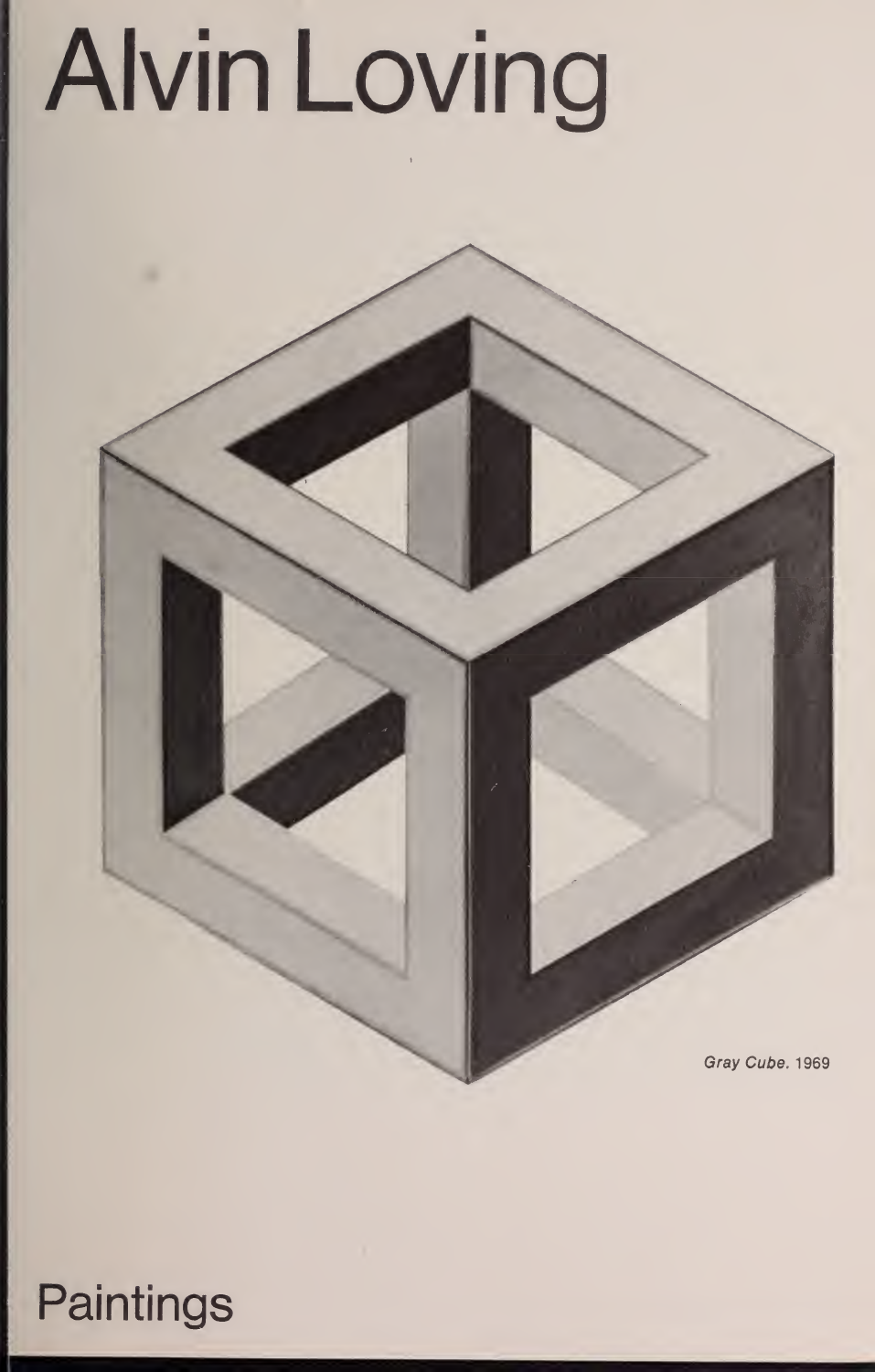$\blacksquare$  subtly aware of something obvious. would like to offer a few random thoughts that pass through my mind as <sup>I</sup> work. <sup>I</sup> like the idea of being

Color—I'm not interested in color as a science. I'm interested in using the science of color. Prisms. Colors are not always intuitive but are used intuitively. Multiplicities of color to make one color feeling. Varied. Color is already drama; we only impose the degree.

Form—It tends to reduce the importance of color. <sup>I</sup> use it to articulate compositional positions. Composition  $=$  the position of a reality.

Space—Shaping the canvas became a convenience to the form. When the form of any potential interest to me has been exhausted, the shape will be of no use. My interest in composition: composing a wall finds more options with the use of a shape. Repetition of that shape breaks the horizontality, rectangularity, verticality and depth of normal confines. The cube is permanent and universal. It concerns the beginning of intellect. A sort of building block: making things out of ideas that are already present.

Light—Another interest in conflict. Surfaces of forms collecting light or projecting it.

Time—\ like the repetition of a form, the variety in it and the element of accident. The notion of an expanded concept: each form as a whole, sometimes added together.

Reality-I'm no longer interested in "new" ideas. What is relevant to the artist today is what contemporary events will mean to the state of reality twenty-five years from now.

> Alvin Loving December 1969

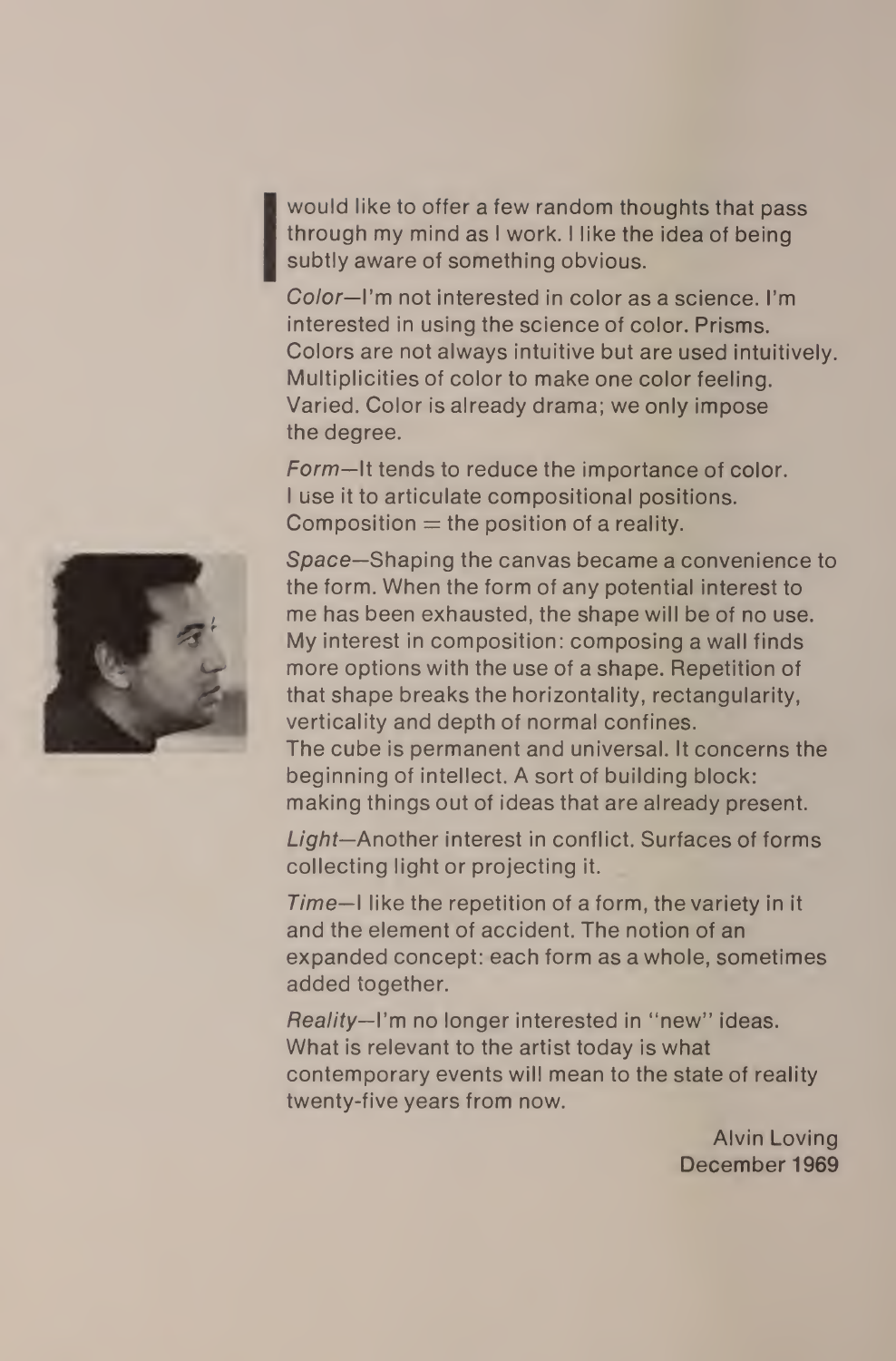

 $\sim 3\%$ 

6 Septehedrons. 1969